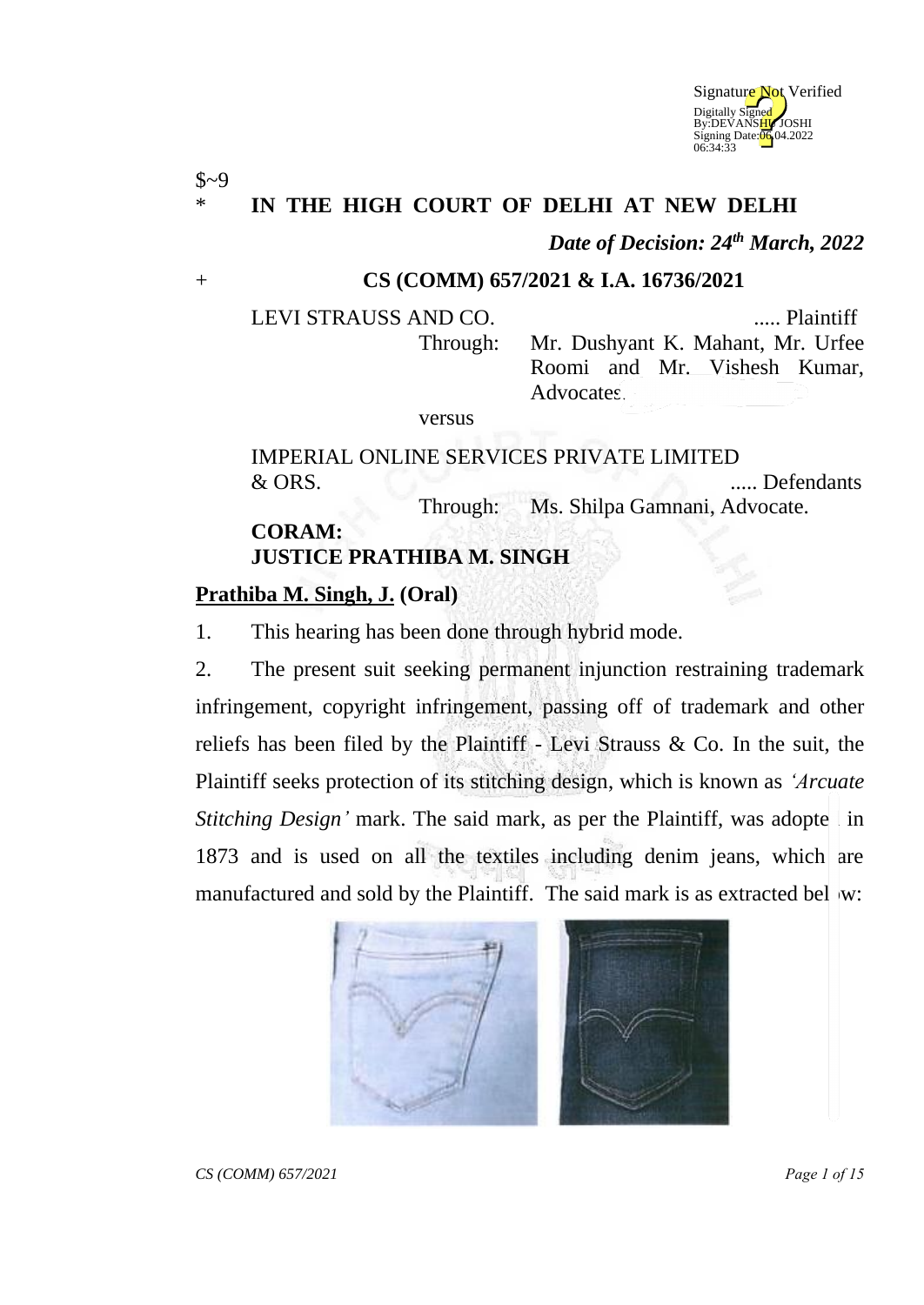

3. The grievance of the Plaintiff is that the Defendants were also selling denim jeans with the identical *'Arcuate Stitching Design'* mark through the website [www.urbanofashion.com](http://www.urbanofashion.com/) and other e-commerce platforms. The Plaintiff found the products with the infringing mark on various e-commerce platforms including amazon.in, flipkart.com, nykaafashion.com, myntra.com, snapdeal.com, limeroad.com and paytmmall.com. The mark used by the Defendants is depicted below:



4. The Plaintiff had issued notices to the Defendants. Out of the Defendants impleaded in the present case, the Defendant Nos.2 to 5 are the directors of Defendant No.1 company. In response to the notices which were issued by the Plaintiff, the Defendants through their counsels had executed undertakings on 16th February, 2021. In the said undertakings, the Defendants acknowledged the sole and exclusive rights of the Plaintiff in the *'Arcuate Stitching Design'* mark. The Defendants also undertook that within six months from the date of undertakings, i.e.,  $15<sup>th</sup>$  August, 2021, all the infringing products would be removed and no further manufacturing, distribution, or sale of good including jeans shall be undertaken by the Defendants with the infringing mark or stitching design similar to Plaintiff's mark. The relevant extracts of the undertaking dated  $16<sup>th</sup>$  February, 2021 are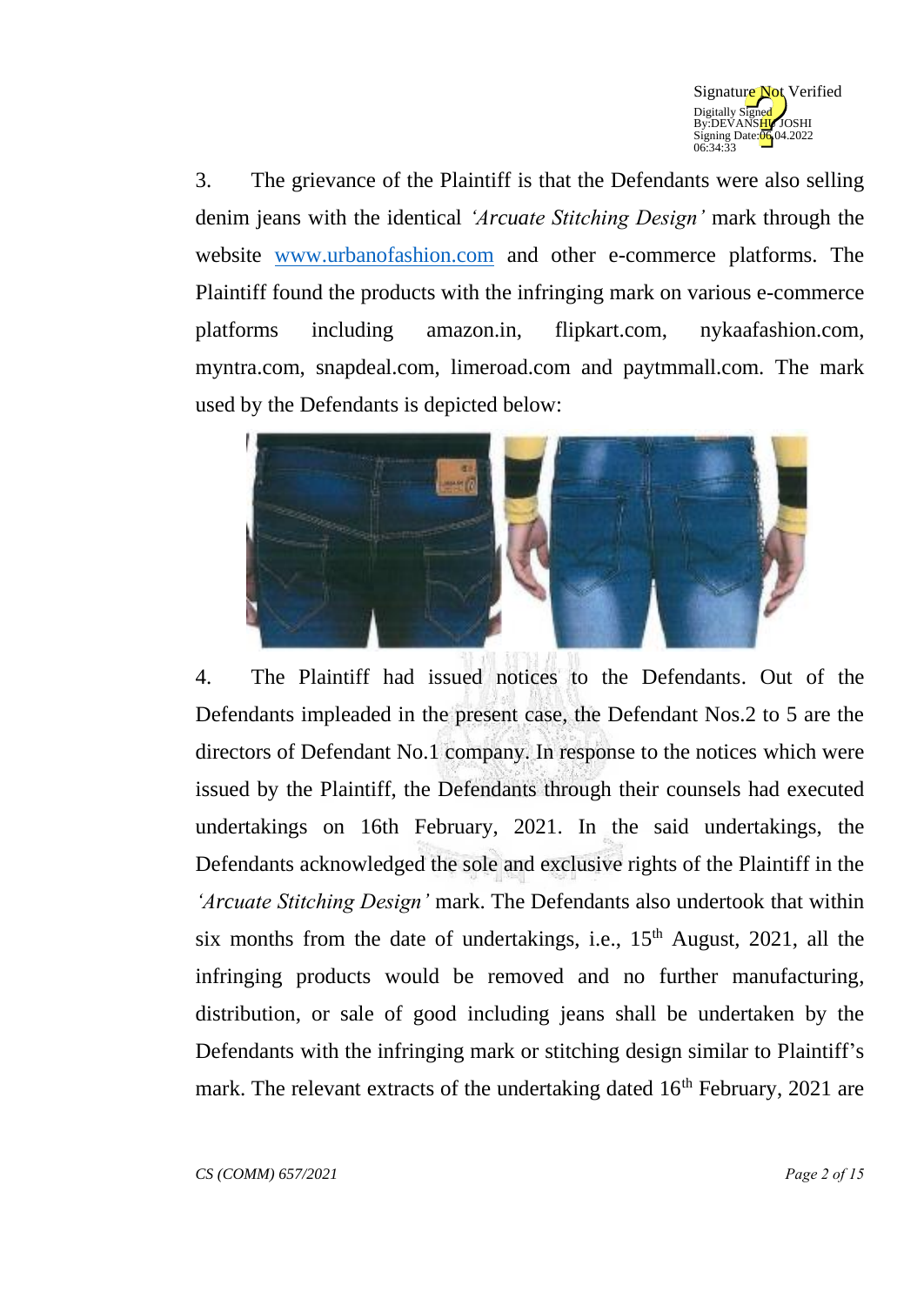

set out below:

*"4. IOSPL acknowledges that LS & Co. has sole and exclusive rights in the Arcuate Stitching Design trademark (as shown in Annexure A);*

*5. IOSPL has sold, and continues to sell, jeans bearing the stitching designs shown in Annexure B under its own brand names, including the brand name, NEOSTREAK and URBANO FASHION;*

*6. Within a period of six (6) months from the Effective Date, IOSPL will cease any and all uses of(a) the stitching designs shown in Annexure B; (b) the Arcuate Stitching Design trademark shown in Annexure A; (c) any marks incorporating the Arcuate Stitching Design trademark shown in Annexure A; or (d) any other marks similar to the Arcuate Stitching Design trademark shown in Annexure A, on and in relation to any goods and/or services, including, but not limited to, readymade garments and related goods and services. After a period of six (6) months from the Effective Date, IOSPL will destroy any inventory of finished or unfinished jeans, and any other materials, such as advertising and promotional materials bearing the marks in 6(a) to (d) above that are in its possession or control;*

*7. IOSPL undertakes that after a period of six (6) months from the Effective Date, IOSPL will never use or have any involvement in the manufacture, distribution or sale of goods, including jeans, at any future time, whether directly or indirectly, bearing any of the following (a) the stitching designs shown in Annexure B; (b) the Arcuate Stitching Design trademark shown*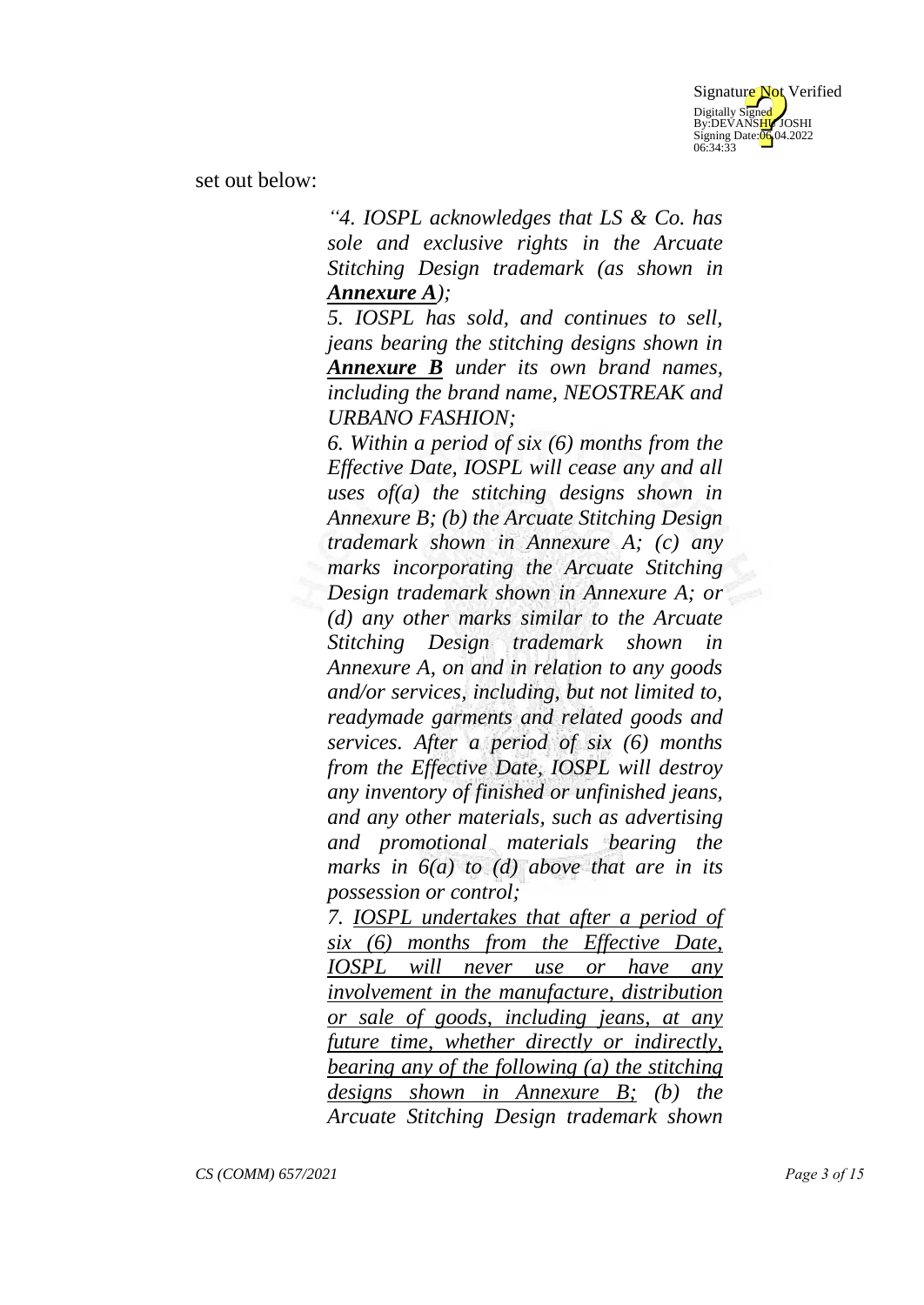

*in Annexure A; (c) any marks incorporating the Arcuate Stitching Design trademark shown in Annexure A; or (d) any other marks similar to the Arcuate Stitching Design trademark shown in Annexure A;"*

5. However, it is the submission of the ld. counsel for the Plaintiff that despite giving the undertaking, the Defendants continued to manufacture and offer for sale the said denim jeans with the Plaintiff's *'Arcuate Stitching Design'* mark, which has led to filing of the present suit by the Plaintiff.

6. Vide order dated 22nd December, 2021, this Court had granted *adinterim* injunction in terms of paragraphs (a) and (b) of the prayer in the application, which reads as under:

> *"a) An order for interim injunction restraining the Defendant No.1, and all others acting for and on behalf of the Defendant, including the Defendant Nos. 2 - 5, from manufacturing, marketing, offering for sale and selling, whether directly or indirectly, and whether on the internet or otherwise, any goods, including, most prominently, denim jeans, bearing the Impugned Stitching Design mark which are deceptively similar to the Plaintiffs Arcuate Stitching Design mark or any other stitching patterns/ designs that are identical/ deceptively similar to the Plaintiffs Arcuate Stitching Design mark as depicted in paragraph 2 of the instant application, thereby resulting in violation of the Plaintiffs statutory and common law rights in the Plaintiffs Arcuate Stitching Design mark as depicted herein more specifically*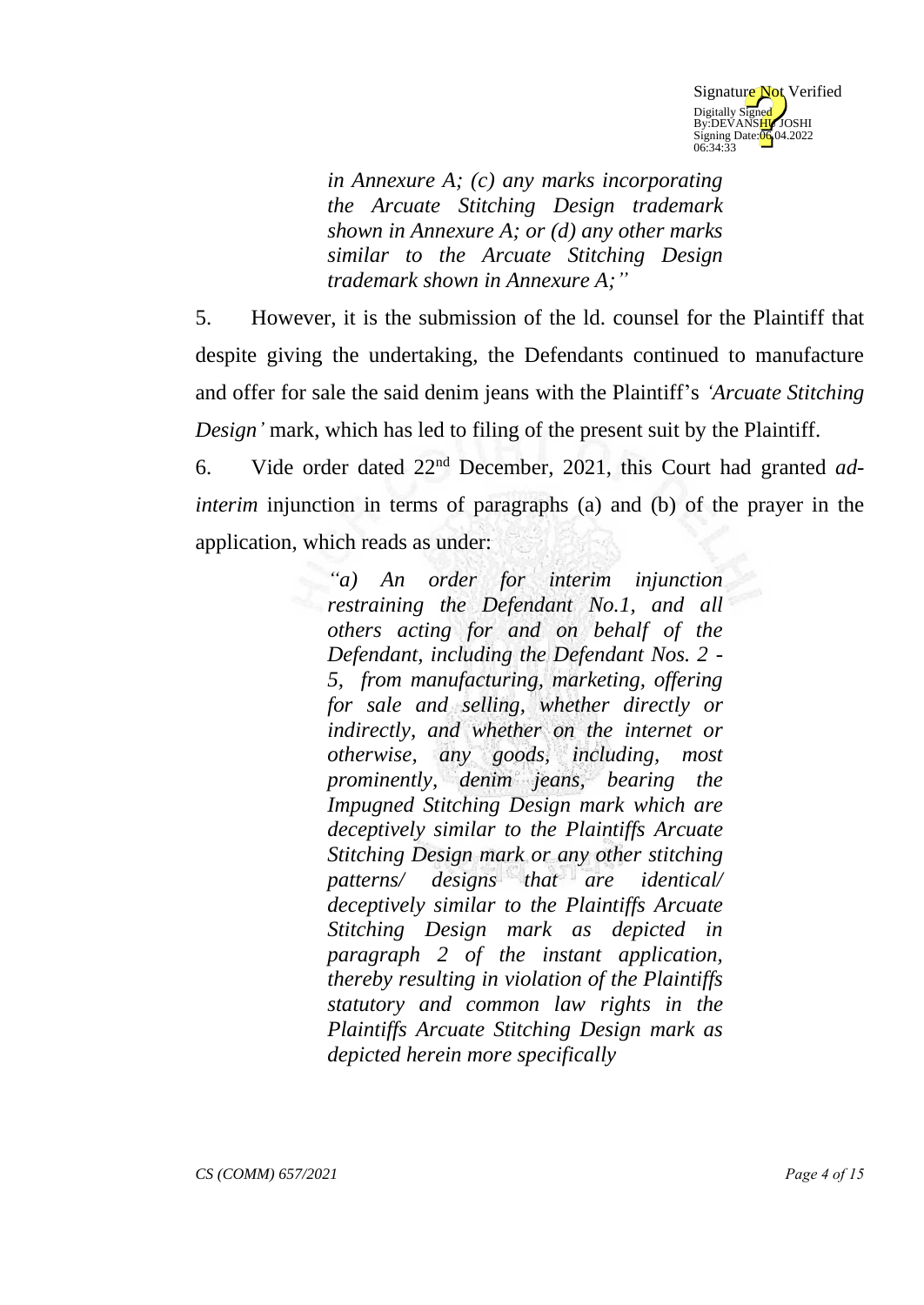



*b) An order for interim in junction restraining the Defendant No.1, and all others acting for, and on behalf of, the Defendants, including the Defendant Nos. 2- 5, from doing any act that amounts to trademark infringement of the Plaintiffs Accurate Stitching Design Marks bearing Registration Nos. 352692, 382357, 851939 and 1625122;*

*Xxx*

*24. Issue notice.* 

*25. Notice is accepted on behalf of the defendants by Ms. Shilpa Gamnani. Reply, if any, be filed within four weeks with advance copy to learned Counsel for the plaintiff who may file rejoinder thereto before the next date of hearing.* 

*26. List before the Court on 24th March, 2022.* 

*27. Till the next date of hearing, there shall be an ad-interim order in terms of prayers (a) and (b) in this application"*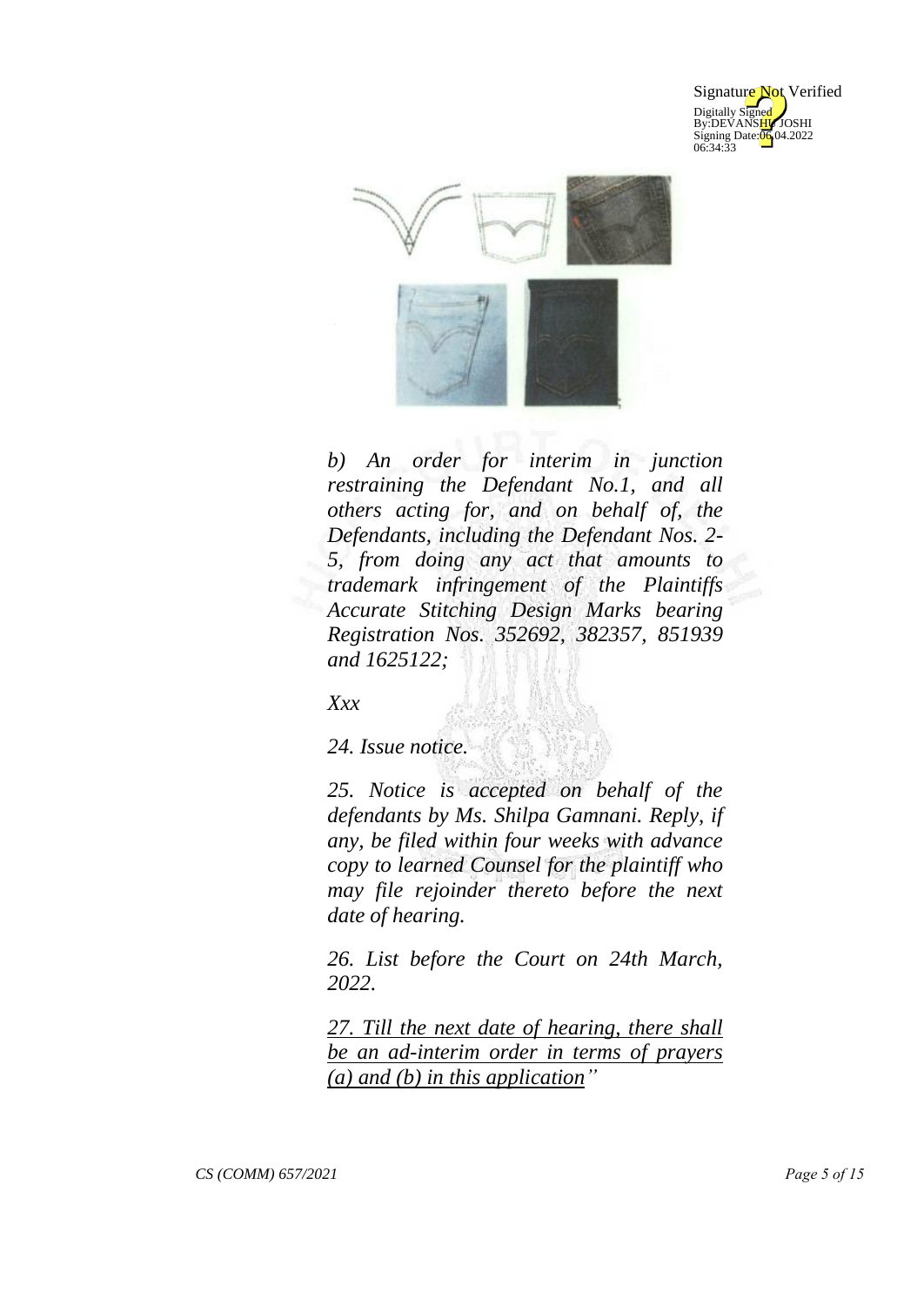

7. Post the Defendants being served, written statement has been filed by them. In the written statement, it is explained that an initial extension of six months was sought for disposal of the stock, however, the same could not be diligently adhered to due to the pandemic period and lockdowns associated thereto. The relevant paragraphs read:

> *"8. During April-June 2021, the country was hit by the second wave of the COVID-19 pandemic and the resultant lockdowns in several states severely hampered the sales of the Defendant's products for more than 2 months. However, in compliance with its obligations as per the Undertaking, the Defendant cleared all stock containing the Arcuate Stitching Design Trademark and was in the process of updating its product listings across platforms to reflect its updated designs. However, on 09 September 2021, the Defendant was apprised of takedown requests by the Plaintiff for its product listings on the e- commerce website, Amazon.com. Upon enquiry, the Defendant received a letter dated 14 September 2021 from the Plaintiffs counsels alleging violation by the Defendant of its obligations in the Undertaking.*

> *9. The Defendant, by way of its response dated 21 September 2021, informed the Plaintiff of the reason for the delay in updating the product listings i.e., the unforeseen pandemic situation and, in view of the resultant impact on its sales, sought an additional period of 3 weeks to effectuate the removal. Through its response dated 08 October 2021, the Plaintiff permitted the Defendant to cease any and all use of the Arcuate Stitching Design Trademark by 15*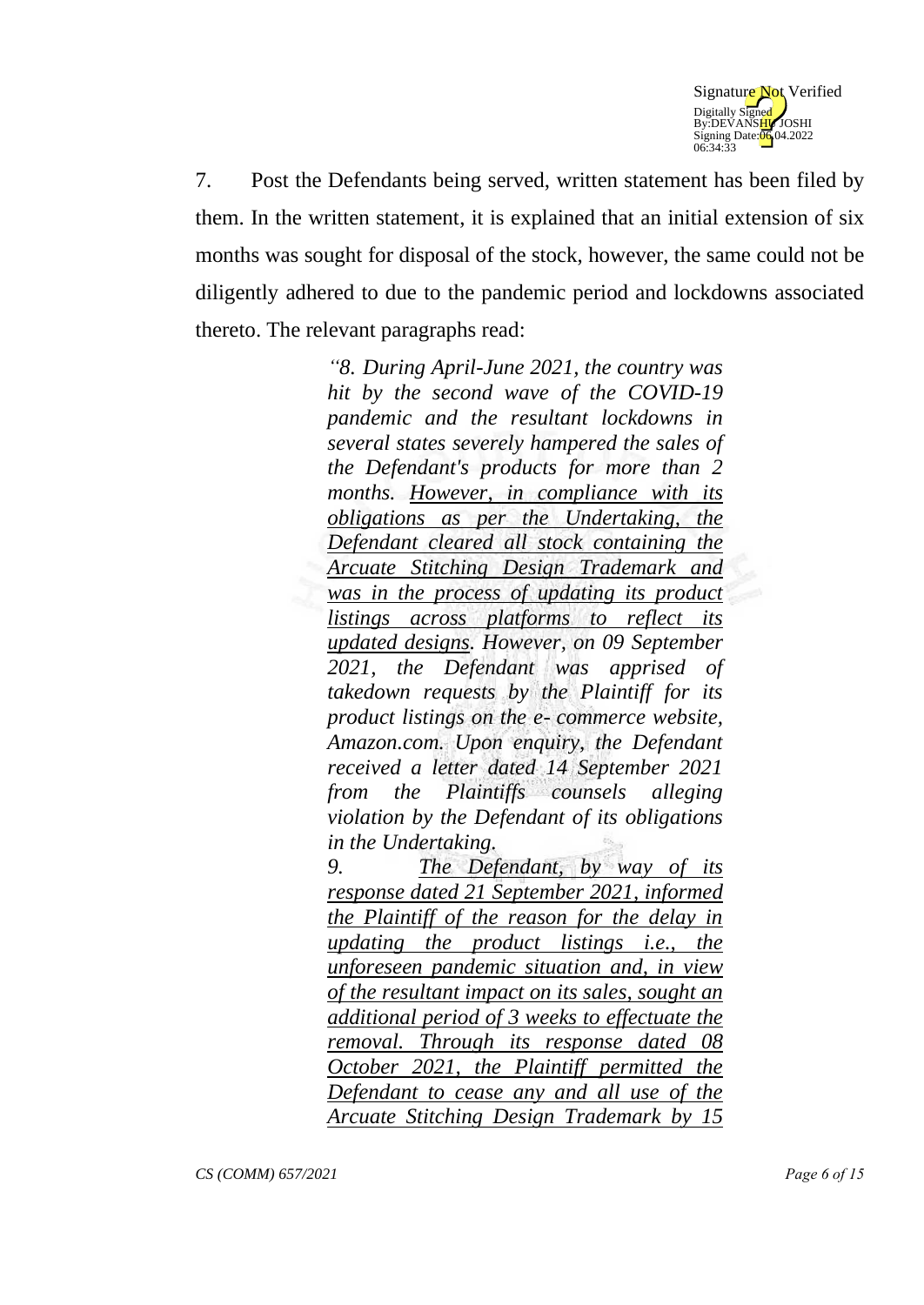

*October 2021.*

*10. Thus, it is evident from the aforesaid that the Defendant's usage of the Arcuate Stitching Design Trademark was, at first, honest and concurrent usage and thereafter, till 15 October 2021 amounted to permitted use in terms of Section 2(r)(ii)(c) of the Trade Marks Act, 1999 (Act).*

*11. The Defendant states that it has not sold any products bearing the Arcuate Stitching Design Trademark after 15 October 2021 and had also effectuated complete removal of its products containing the Trademark across all platforms by such date. This fact was also informed to the Plaintiff by the Defendant's letter dated 16th December 2021. A copy of the letter dated 16th December 2021 sent by the Defendant via its counsel to the Plaintiff's counsel is being filed with the present Written Statement."*

8. Even today, submission of ld. Counsel for the Plaintiff is that the products of the Defendants are still available on various e-commerce platforms. It is further submitted that Defendants are not abiding by the undertakings given by them and the *ad interim* injunction granted by the Court vide order dated  $24<sup>th</sup>$  March, 2022 and hence, the Defendants are guilty of contempt.

9. On the other hand, ld. Counsel for the Defendants submits that the Defendants are willing to suffer the decree of permanent injunction and they have no intention of manufacturing and offering for sale any fabrics or textiles or garments with the *'Arcuate Stitching Design'* mark of the Plaintiff. However, she submits that the Plaintiff had demanded a sum of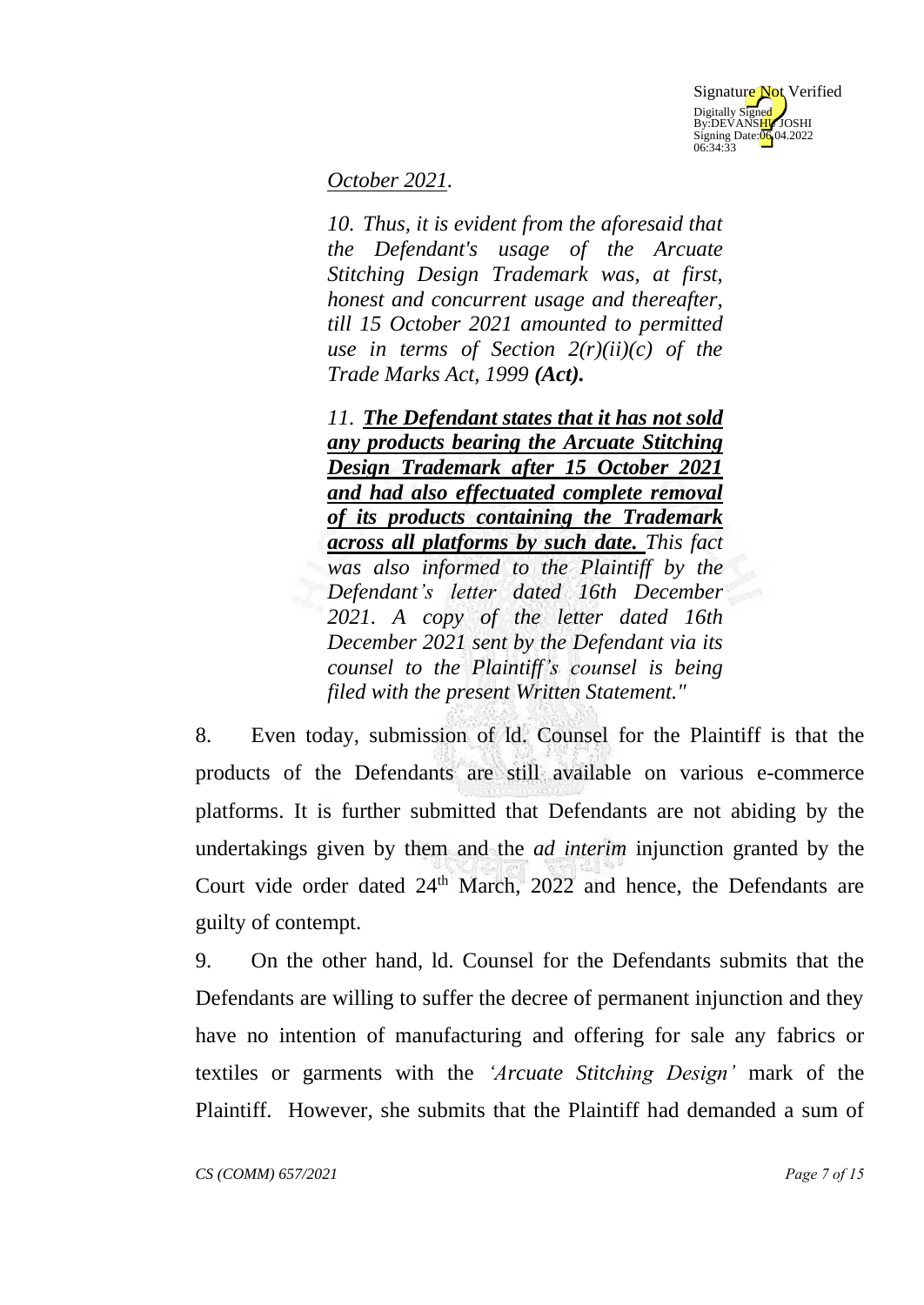

Rs.8.5 lakhs as legal cost and damages, which is being objected to by the Defendants.

10. Heard the ld. Counsel for both the parties. The record in the present case reveals clearly that the Defendants had adequate notice of the Plaintiff's rights in the mark. They gave an undertaking on  $16<sup>th</sup>$  February 2021, which was forwarded by their ld. counsels to the Plaintiff. However, they did not abide by the said undertakings leading to the filing of the present suit. An extension was sought by the Defendants on September 2021 prior to filing of the suit, which according to the Plaintiff, was again not adhered to by the Defendants. This led to the filing of the present suit.

11. It is not disputed by ld. Counsel for the Defendants that the images of the Defendants' products are available on the e-commerce platforms, though she submits that the Defendants have stopped the manufacturing and offering the products for sale.

12. In the opinion of this Court, once this Court has held that the Defendants shall be restrained from infringing the Plaintiff's mark, even exhibition of images, which are attributed to the Defendants on e-commerce platforms would be violative of the injunction order passed by this Court.

13. Insofar as the *`Arcuate Stitching Design'* mark is concerned, the Plaintiff seeks protection of the mark against misuse by the Defendants. The definition of mark under Section 2(m) is as under:

> *"(m) "mark" includes a device, brand, heading, label, ticket, name, signature, word, letter, numeral, shape of goods, packaging or combination of colours or any combination thereof;"*

14. Under the law of trade marks, the definition of `mark' has evolved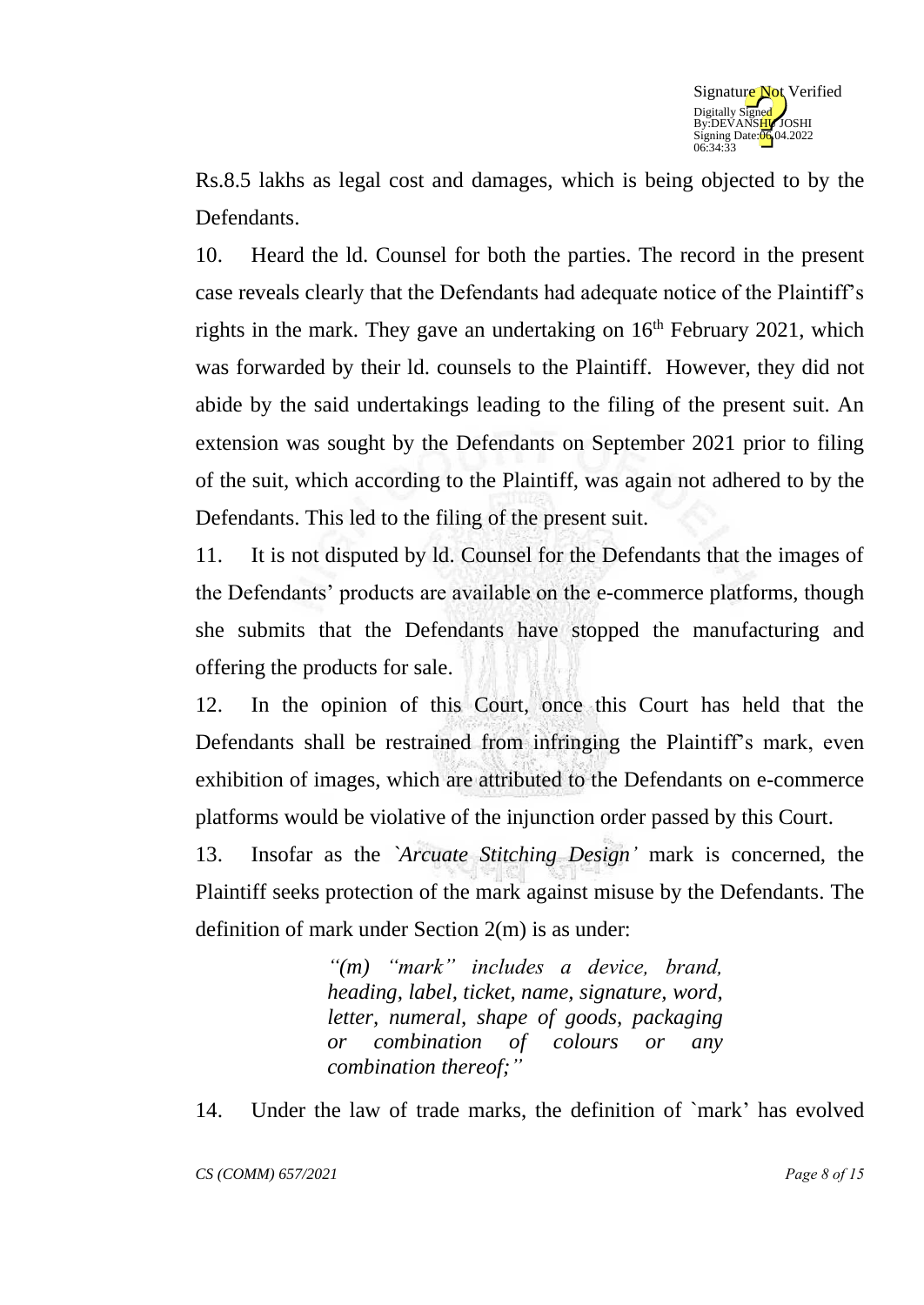

over time. Traditionally, trademarks included names, words, devices, logo, label/packaging, letters, numerals etc. However, this list of trademarks has expanded over the years to include colour, combination of colours, shape of goods, patterns of products, smell, and sound marks etc. These broad two categories of marks are loosely referred to as -

- Traditional Trademarks
- Non-Traditional Trademarks.

15. The present case relates to a stitching pattern which is not a product design i.e., the design of a product, but a pattern which is incorporated on Plaintiff's jeans products. The question in such a case would be as to whether mere appearance of the said stitching pattern would perform a trademark function i.e., associate the jeans with the Plaintiff. If the answer to this question is in the affirmative then the pattern would be construed as a trademark deserving protection. There may be a large number of stitching patterns which may be merely for aesthetic or visual appeal. However, when a trademark owner's stitching pattern *per se* identifies the jeans, even without a name or a logo, then the intention of the proprietor is for the pattern to perform the function of a trademark. In such a case, the Court would have to examine as to whether the stitching pattern has an 'acquired meaning', or is distinctive *per se.* The test of acquired meaning is similar to the test of secondary meaning applied to descriptive words. In *McCarthy on Trademarks and Unfair Competition* [*4 th Ed., Vol.1,*], J. Thomas McCarthy while dealing with geometric shapes as trademark formats opines as under:

> *"However, uncommon or unusual shapes and symbols that contain some minimum amount of inventiveness or fancifulness can be regarded as inherently distinctive and*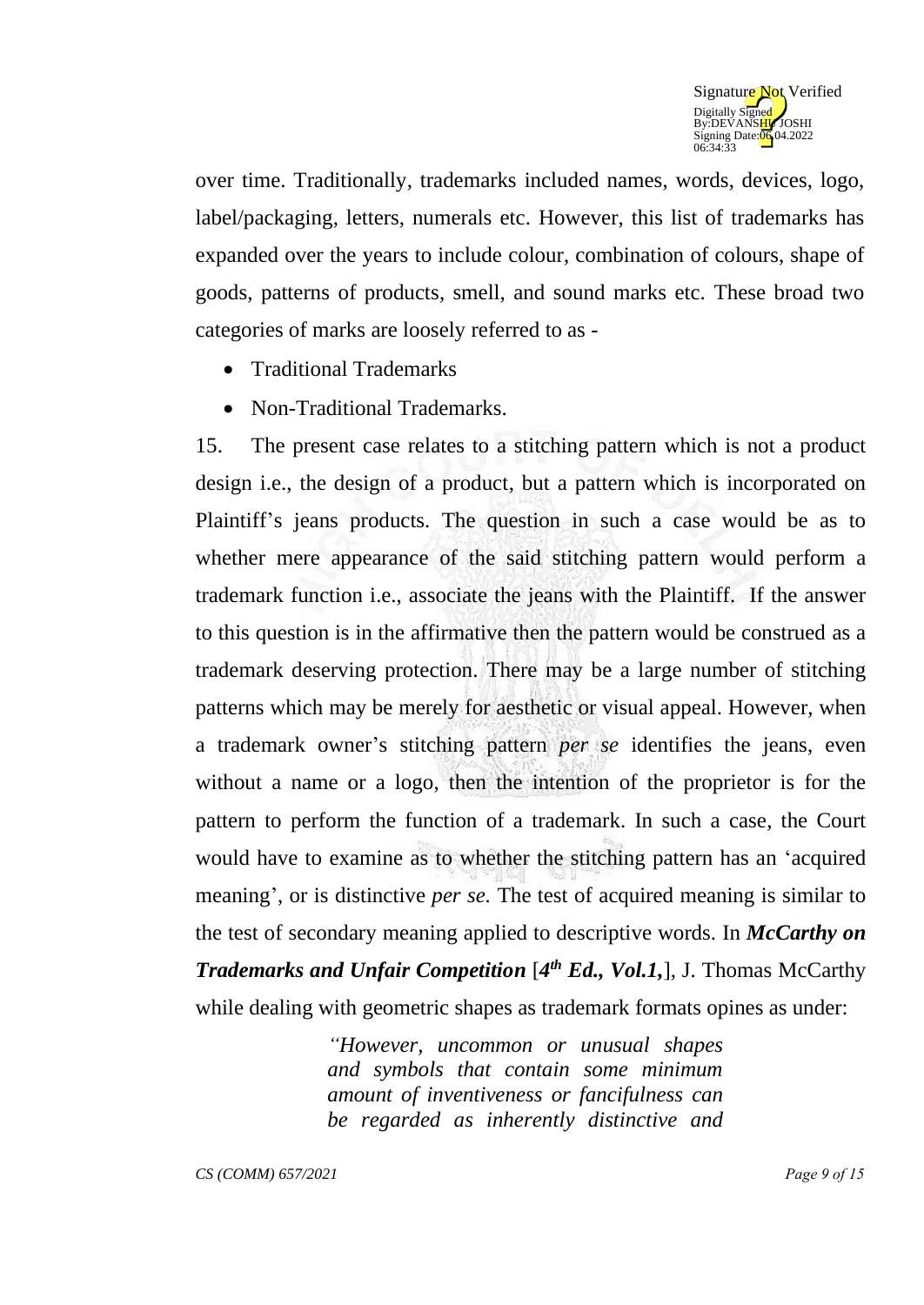

*protected as such, without the need for proof of secondary meaning. The issue is whether this shape is so unusual for this type of goods or services that its distinctiveness can be assumed."*

16. In *Lois Sportswear, USA, Inc. v. Levi Strauss & Co., 631 F. Supp.735 (S.D.N.Y. 1985)*, the US District Court for the Southern District of New York, while considering this very *'Arcuate Stitching Design'* mark, held as under:

> *"Based on the above analysis, Levi's arcuate mark is a strong mark that qualifies for a high degree of protection. In addition to its status as an incontestable registered mark, the Levi's arcuate mark is a fanciful design which has no function other than as a source indicator. Furthermore, assuming Levi needed to establish secondary meaning, Levi has presented evidence of widespread advertising and promotion of Levi's jeans featuring the Levi's arcuate mark, continuous use of the mark for more than a century, and sales of more than 800 million pair of jeans bearing the Levi's mark since 1971. Evidence of sales success, advertising expenditures, and length and exclusivity of use are factors relevant to a determination of the strength of a mark.*

*Xxx*

*In the present case, the Levi acurate mark is not merely a fragment of a larger mark including the Levi name but instead has an independent degree of recognition and connection with Levi Strauss, unlike, for example, the McGregor-Drizzle mark in McGregor-Doniger, supra."*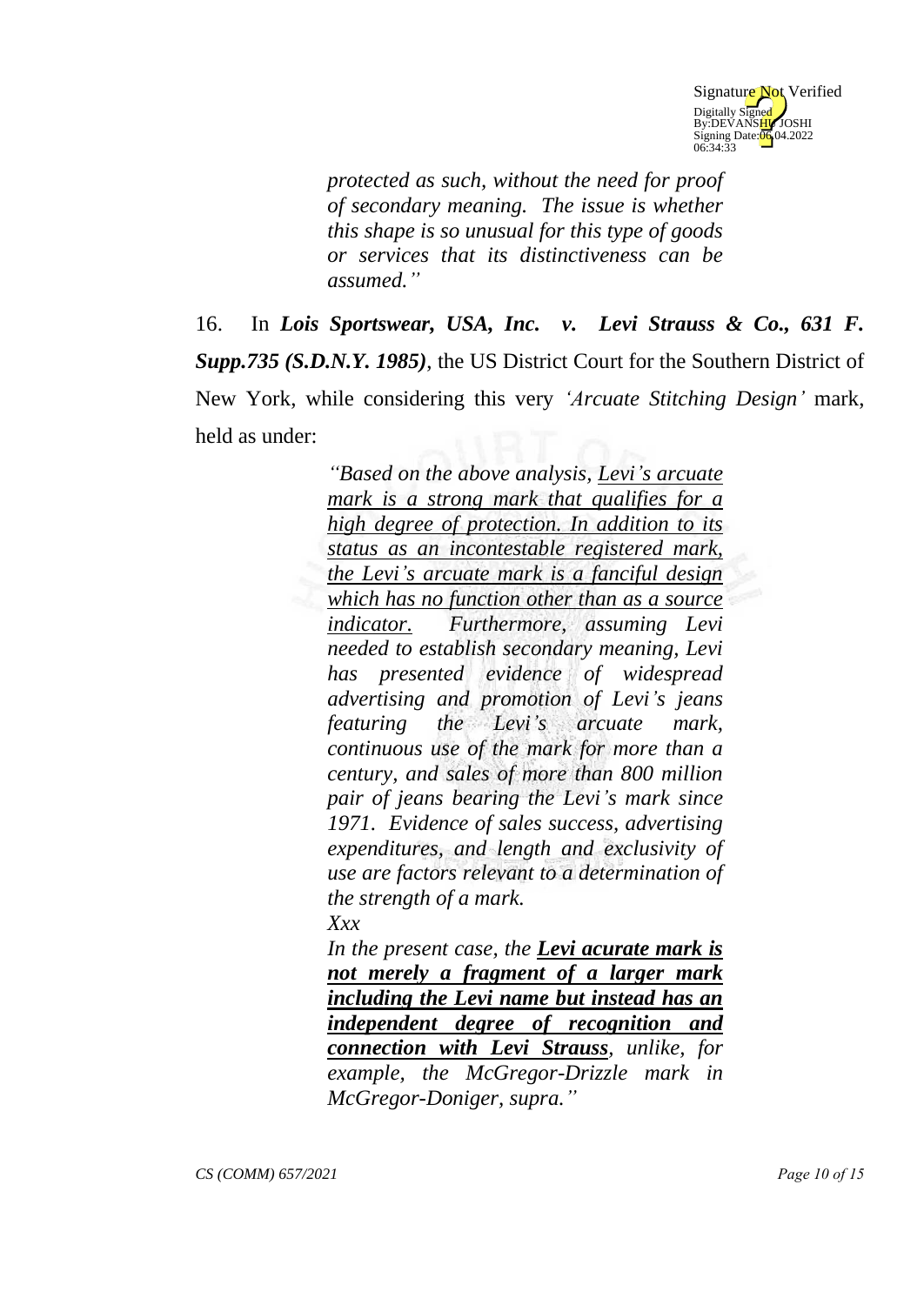

17. The US District Court, thus, held that the *'Arcuate Stitching Design'* mark is fanciful and a registered trademark deserving of protection. The said decision has been affirmed by the United States Court of Appeals, Second Circuit in *Lois Sportwear, U.S.A., Inc., v. Levi Strauss & Co. 799 F.2d 867 (1986)*. The observations of the said Court establish, without any doubt, the global reputation in the *'Arcuate Stitching Design*' mark. The same reads –

> *"We affirm the district court's grant of summary judgment in favor of appellee. When the Polaroid factors are applied to the undisputed facts in the instant case within the context of the proper likelihood of confusion possibilities, it is clear that the district court was correct in enjoining appellants' use of appellee's trademark back pocket stitching pattern. Judge Sweet's opinion evidences an excellent understanding of the trademark law of this Circuit. While appellants' trade dress may dispel some point-of-sale confusion engendered by appellants' use of appellee's distinctive trademark, the labeling does nothing to prevent consumers from mistakenly assuming that appellee is somehow associated with appellants or has consented to the mark's use. Also, the record shows the distinct likelihood of post-sale confusion. In light of the undisputed evidence which compels these legal conclusions, summary judgment in favor of appellee was appropriate. In short, we hold that the Lanham Act forecloses one jeans manufacturer from using another jeans manufacturer's distinctive back pocket stitching pattern trademark when the evidence is undisputed that the trademark*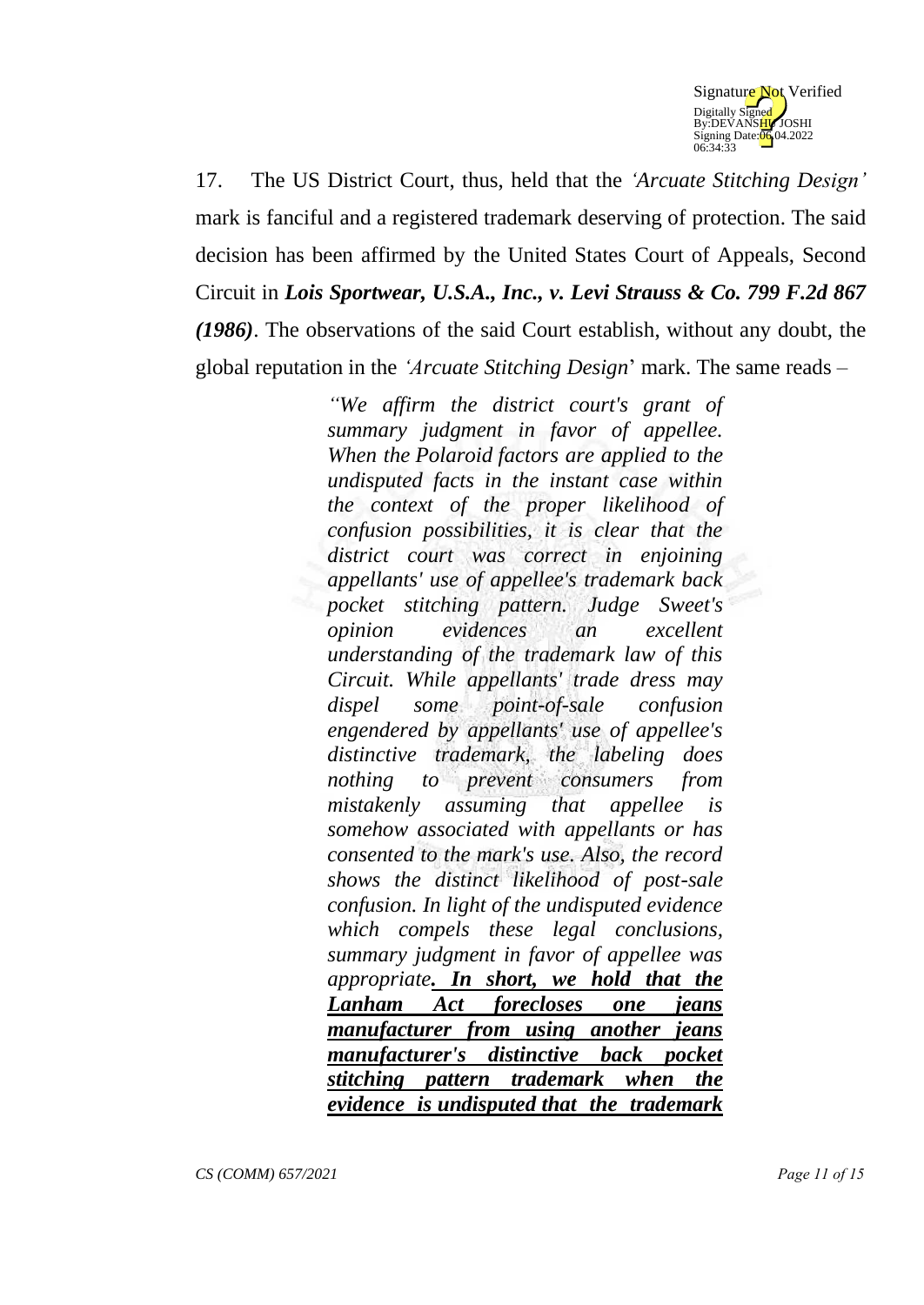

## *stitching pattern is intimately associated with its owner and the infringing use likely will cause confusion as to the source of the jeans and an unfair shift of goodwill."*

18. The United States Court of Appeals, Ninth Circuit, in *Levi Strauss Co. v. Abercrombie Fitch 633 F.3d 1158 (9<sup>th</sup> Cir. 2011)* while considering aspects of dilution of the '*Arcuate Stitching Design*' mark observed:

> *"Levi Strauss created, and began selling, blue jeans in the 1870s. Since 1873, the company has stitched the back pocket of its jeans with two connecting arches that meet in the center of the pocket; Levi Strauss holds a federally registered trademark on this "Arcuate" design. Sales of garments bearing the Arcuate mark have accounted for more than ninety-five percent of Levi Strauss's revenue over the past thirty years, totaling roughly fifty billion dollars. Levi Strauss actively monitors use of competing stitching designs and enforces its trademark rights against perceived infringers."*

19. It is important to note that the trade mark in question i.e., the '*Arcuate Stitching Design*' mark has been used on jeans, pants, and trousers of the Plaintiff since the first pair of jeans were created by it in the year 1873 and it serves as a unique identifier in respect of the goods of the Plaintiff. The first trade mark registration for the '*Arcuate Stitching Design*' mark dates back to 1943, granted in the US. Since then, the mark has been registered as a trade mark by the Plaintiffs in numerous countries, as is evident from the documents placed on record. It is also a registered trade mark in India, details of which is as under: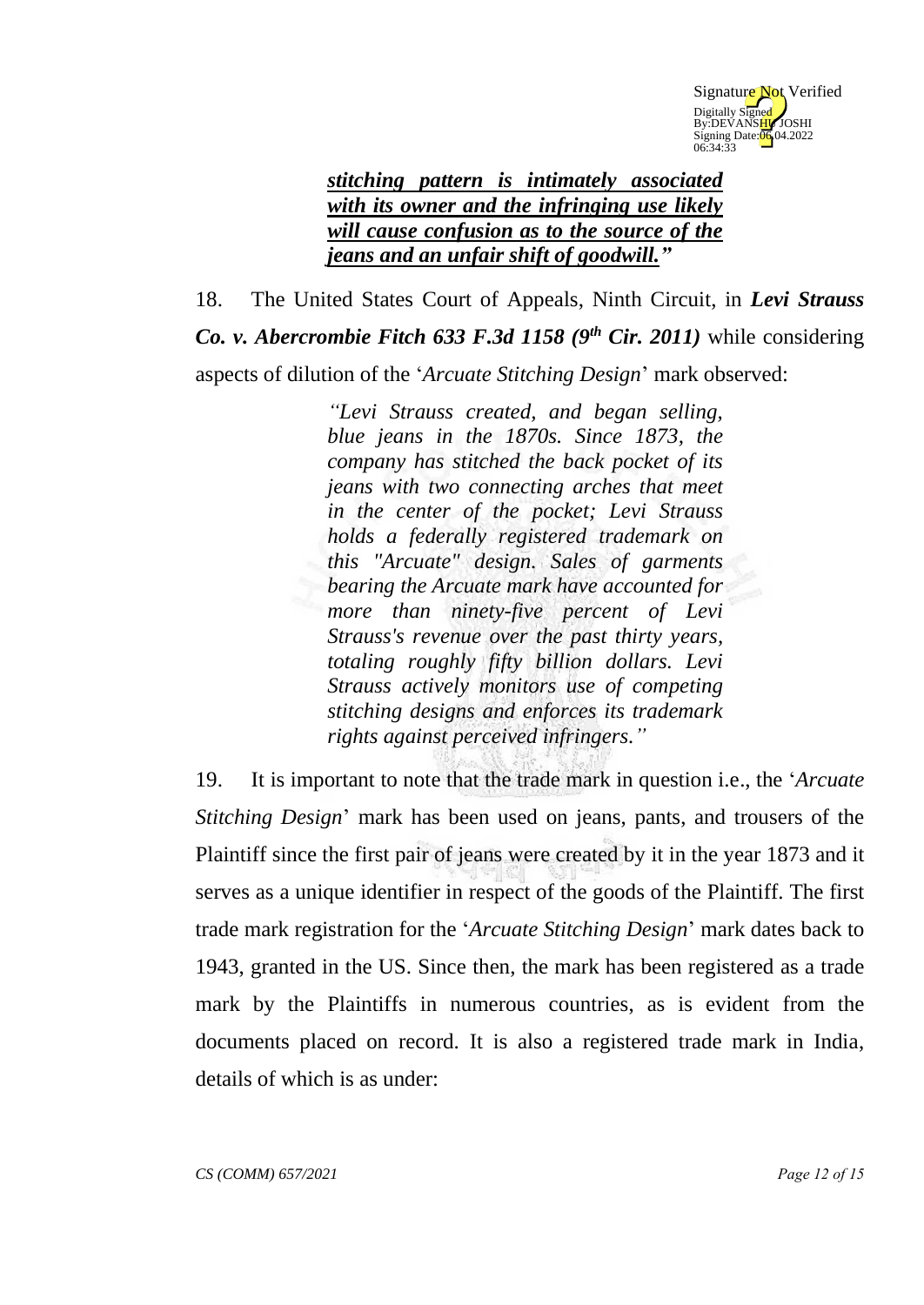

| TM Application No.      | 851939                                                                               |
|-------------------------|--------------------------------------------------------------------------------------|
| Class                   | 25                                                                                   |
| Date of Application     | 19/04/1999                                                                           |
| TM Applied for          | Device                                                                               |
| <b>Trade Mark Type</b>  | Device                                                                               |
| Valid Upto/Renewed upto | 19/04/2029                                                                           |
| <b>Proprietor Name</b>  | (1) LEVI STRAUSS & CO.<br>Trading As: Levi Strauss & Co.,<br><b>Body Incorporate</b> |
| Goods & Service Details | [CLASS: 25]<br>Clothing, Headgear and Footwear.                                      |



20. This Court is of the opinion that the '*Arcuate Stitching Design*' mark has become `well known' to the public which uses garments carrying the said mark, that the use of the '*Arcuate Stitching Design*' mark in relation to other goods or services would likely be taken as indicating a connection between those goods and the Plaintiff. The mark of the Plaintiff is thus an extremely distinctive mark which has acquired secondary meaning due to extensive use spanning over one and a half century.

21. On facts, the Defendants have already agreed to the passing of a permanent injunction. Considering the stand taken by ld. Counsel for the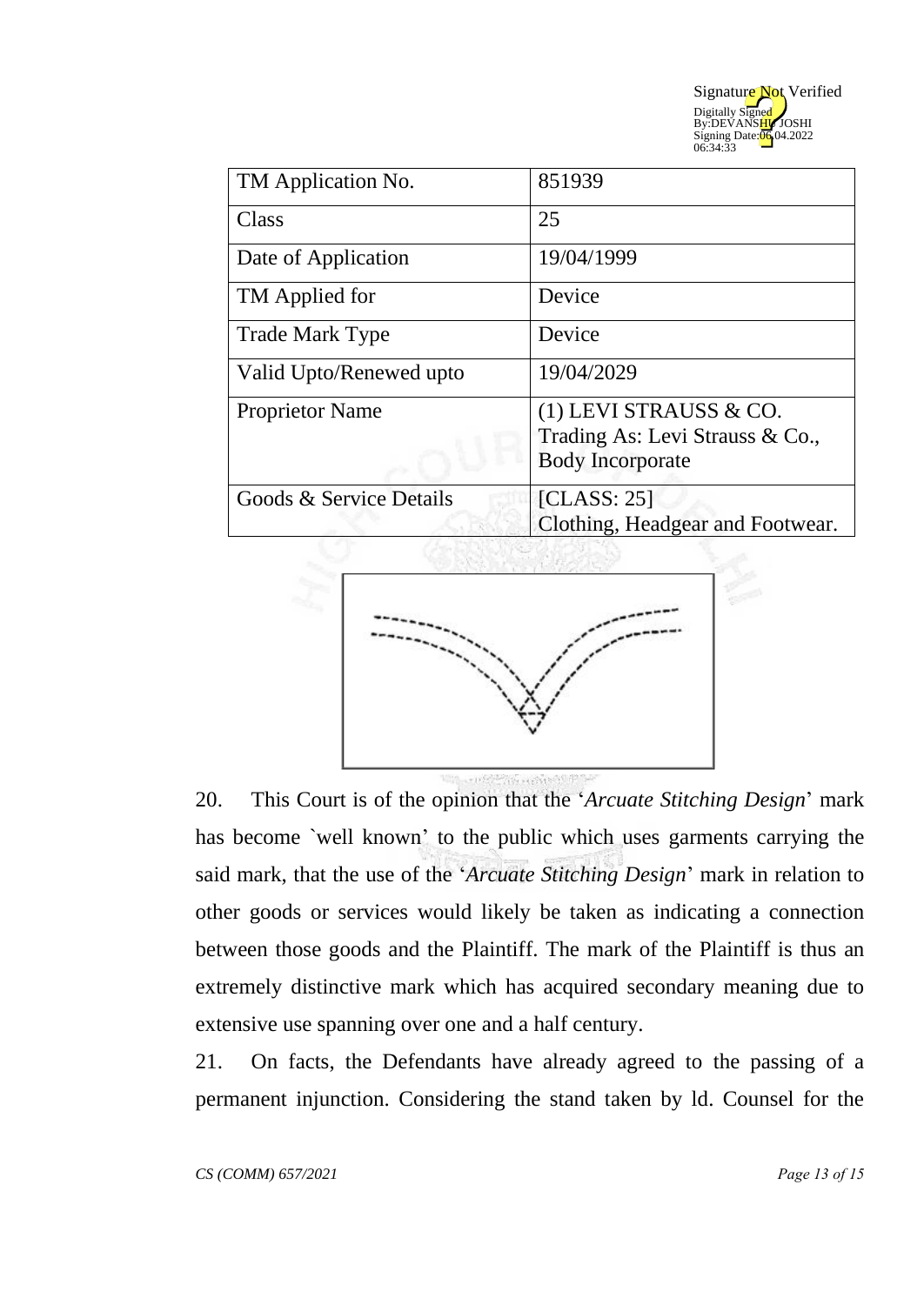

Defendants before the Court, it is deemed appropriate to bring an end to this dispute by decreeing the suit by awarding partial costs to the Plaintiff.

22. Accordingly, in recognition of the trademark rights and common law rights in the '*Arcuate Stitching Design*' mark in favour of the Plaintiff, the suit is decreed in terms of paragraphs 76(a), 76(b), 76(c) & 76(d) of the plaint. The Defendants also stand restrained from seeking any statutory rights by applying for trademarks or copyrights in respect of the '*Arcuate Stitching Design*' mark. If any applications have been filed by the Defendant, the same shall be withdrawn within 30 days.

23. Insofar as the images, which are currently being displayed on various e-commerce platforms, are concerned, the Defendants shall write to the said e-commerce platforms and shall ensure that the said images are removed within a maximum period of 30 days from today. Ld. counsel for the Plaintiff shall be kept in the loop of communication which will be addressed to the e-commerce platforms. All the e-commerce platforms are directed to ensure that the said images containing the '*Arcuate Stitching Design*' mark of the Plaintiff are removed from their websites and that no further sale of any garments with the '*Arcuate Stitching Design*' mark is permitted on their platforms by the Defendants. 중심신

24. The Defendants shall further pay a sum of Rs.4 lakhs within four weeks to the Plaintiff as nominal costs in view of the fact that the Defendants have completely failed to abide by their repeated undertakings, as also the fact that exhibition of images on e-commerce platforms constitutes violation of the *ad interim* injunction passed by this Court. However, if it is found that there is non-compliance of the present order within the period of 30 days or if the Defendants indulge in any action